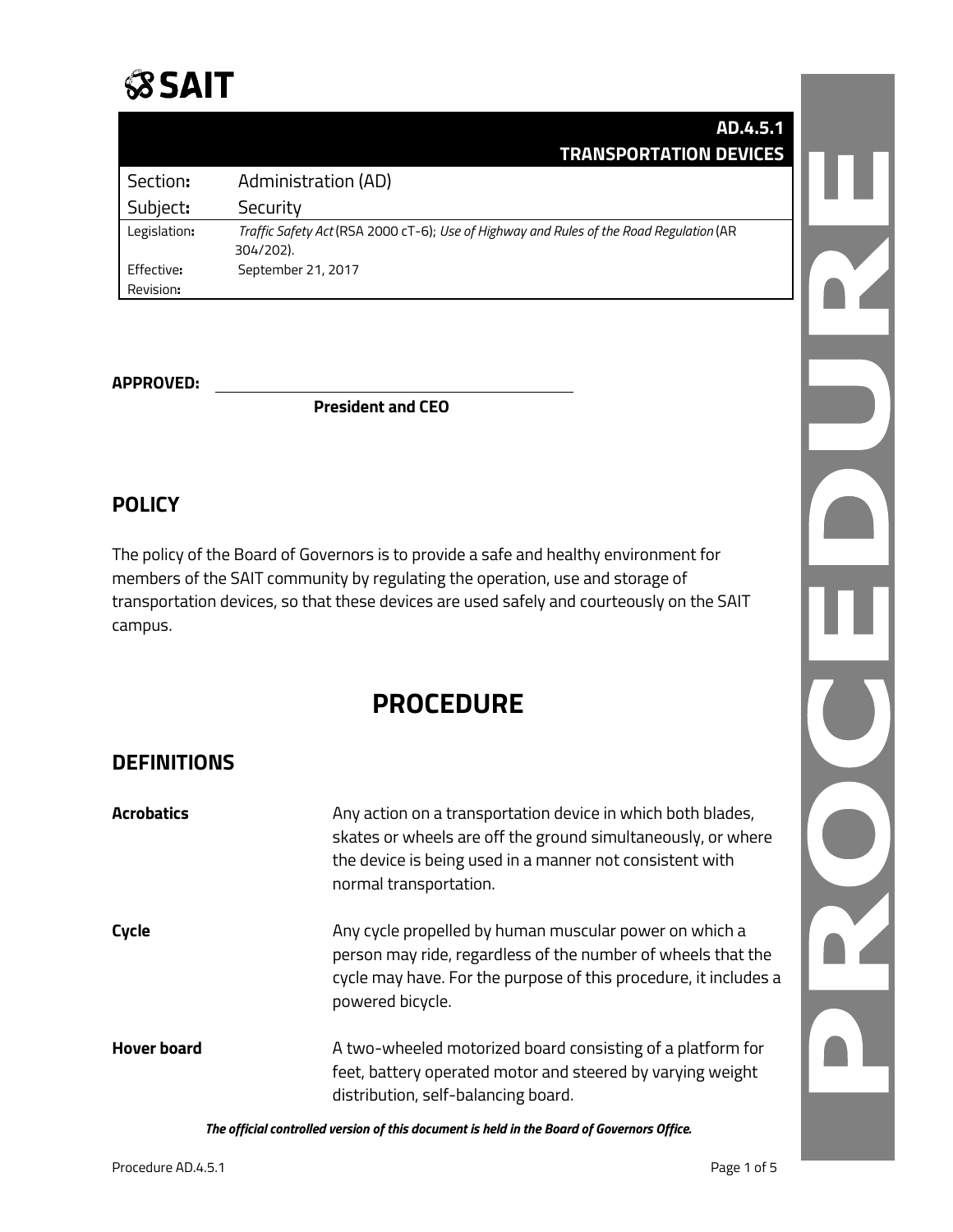# **SSAIT**

| <b>Moped</b>                | A motorized pedal cycle with operable pedals, a motor rated at<br>1.5 horsepower or less with a cylinder displacement of less<br>than 50ccs.                                                                                            |  |
|-----------------------------|-----------------------------------------------------------------------------------------------------------------------------------------------------------------------------------------------------------------------------------------|--|
| Motorcycle                  | A motor vehicle, other than a moped, that is mounted on two<br>or three wheels.                                                                                                                                                         |  |
| <b>Motor vehicle</b>        | A device used for transportation on roadways, such as cars,<br>trucks, and motorcycles, and which is propelled by any power<br>other than human muscular power. For the purpose of this<br>procedure, it does not include a moped.      |  |
| <b>Personal transporter</b> | A two-wheeled motorized personal vehicle consisting of a<br>platform for the feet mounted above an axle and an upright<br>post surmounted by handles, also known as a Segway™, a<br>Shredder or a Hublex.                               |  |
| <b>Rollerblade</b>          | A means of transportation composed of one or more wheels<br>attached in a line or separately to the sole of a shoe or a boot,<br>also known as roller skates or inline skates.                                                          |  |
| <b>Roller shoe</b>          | Footware with one or more removable wheels embedded in<br>each sole, similar to inline skates, allowing the wearer to walk,<br>run, or, by shifting their weight to their heels, (also known as<br>Heelys or Wheelys).                  |  |
| <b>SAIT community</b>       | SAIT's governors, employees, students, contractors,<br>consultants, agents, volunteers and visitors.                                                                                                                                    |  |
| <b>Scooter</b>              | A means of transportation consisting of a footboard mounted<br>on two or more wheels and a long steering handle, propelled<br>by resting one foot on the footboard and pushing the other<br>against the ground.                         |  |
| <b>Skateboard</b>           | A means of transportation consisting two or more wheels<br>fixed to the bottom of a narrow board, propelled by resting one<br>foot on the board and pushing the other against the ground,<br>also known as a longboard or a pennyboard. |  |

*The official controlled version of this document is held in the Board of Governors Office.*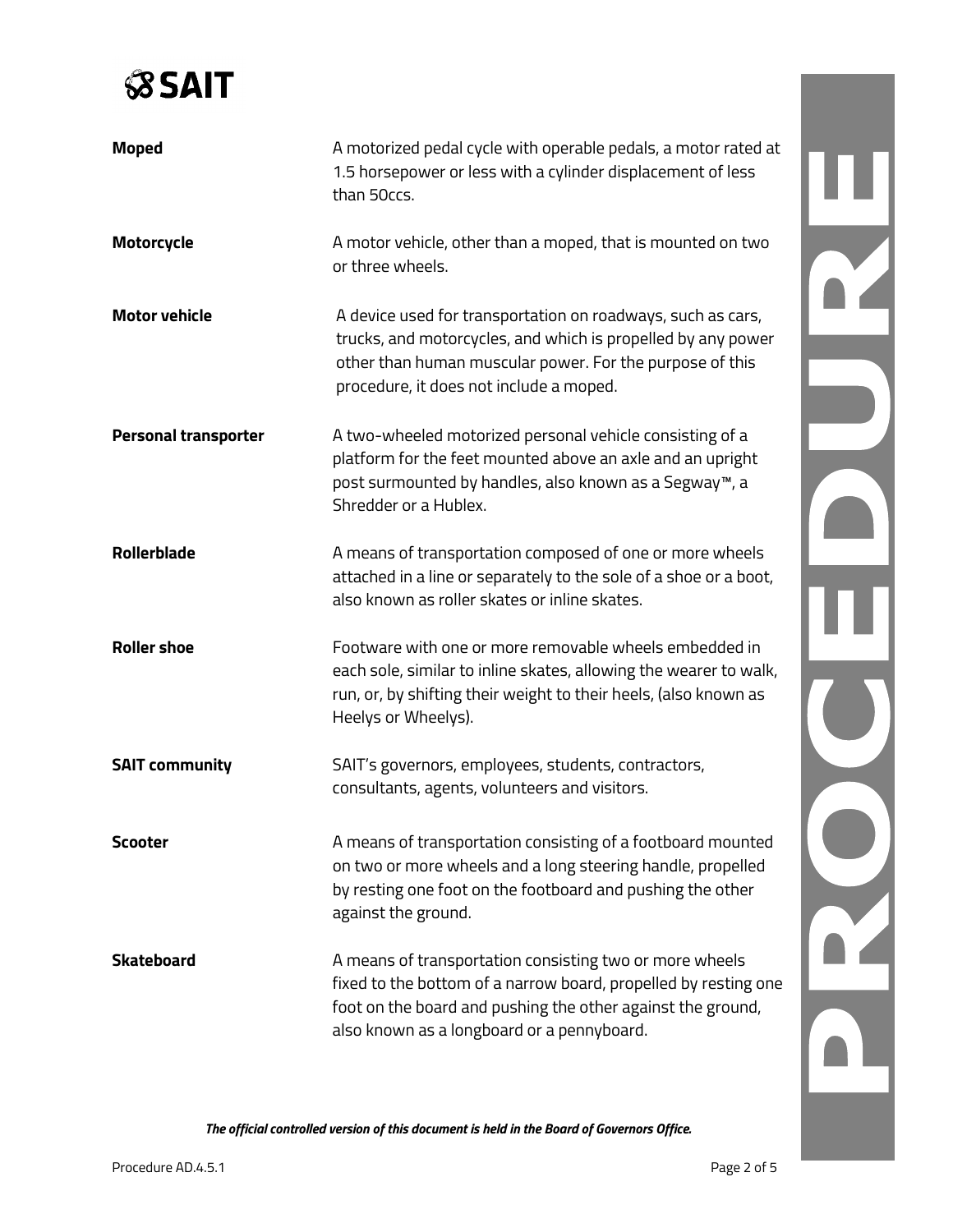

**Transportation device** For the purpose of this procedure, it includes a cycle, hover board, moped, personal transporter, rollerblade, roller shoe, scooter and skateboard. It does not include a motor vehicle.

## **GOVERNING PRINCIPLES**

- 1. This procedure regulates the operation, use and storage of transportation devices on the SAIT campus, to help ensure the safety both of the users of these devices and of the SAIT community as a whole.
- 2. The following devices are prohibited on the SAIT campus:
	- a) off-highway vehicles, including but not limited to all-terrain vehicles (ATVs), pocket motorcycles and snowmobiles.
	- b) personal transporters.
- 3. This procedure does not apply to:
	- a) golf carts operated by the Facilities Management department or by the SAIT Students' Association (SAITSA), although these devices must be operated in a safe and courteous manner at all times.
	- b) mobility aids, such as wheelchairs, motorized wheelchairs, electric carts or similar devices operated by individuals with disabilities.
	- c) motor vehicles.
- 4. Users of transportation devices must maintain control of their actions at all times and may not operate these devices at high speeds or in ways that endanger the safety of themselves or others.
- 5. Acrobatics are prohibited on the SAIT campus.
- 6. SAIT is not responsible for the loss or damage to transportation devices, however caused. Any damage, loss of property, or injuries on campus should be reported through the Health Safety and Environment incident reporting system.
- 7. Users of transportation devices operate these devices at their own risk.

*The official controlled version of this document is held in the Board of Governors Office.*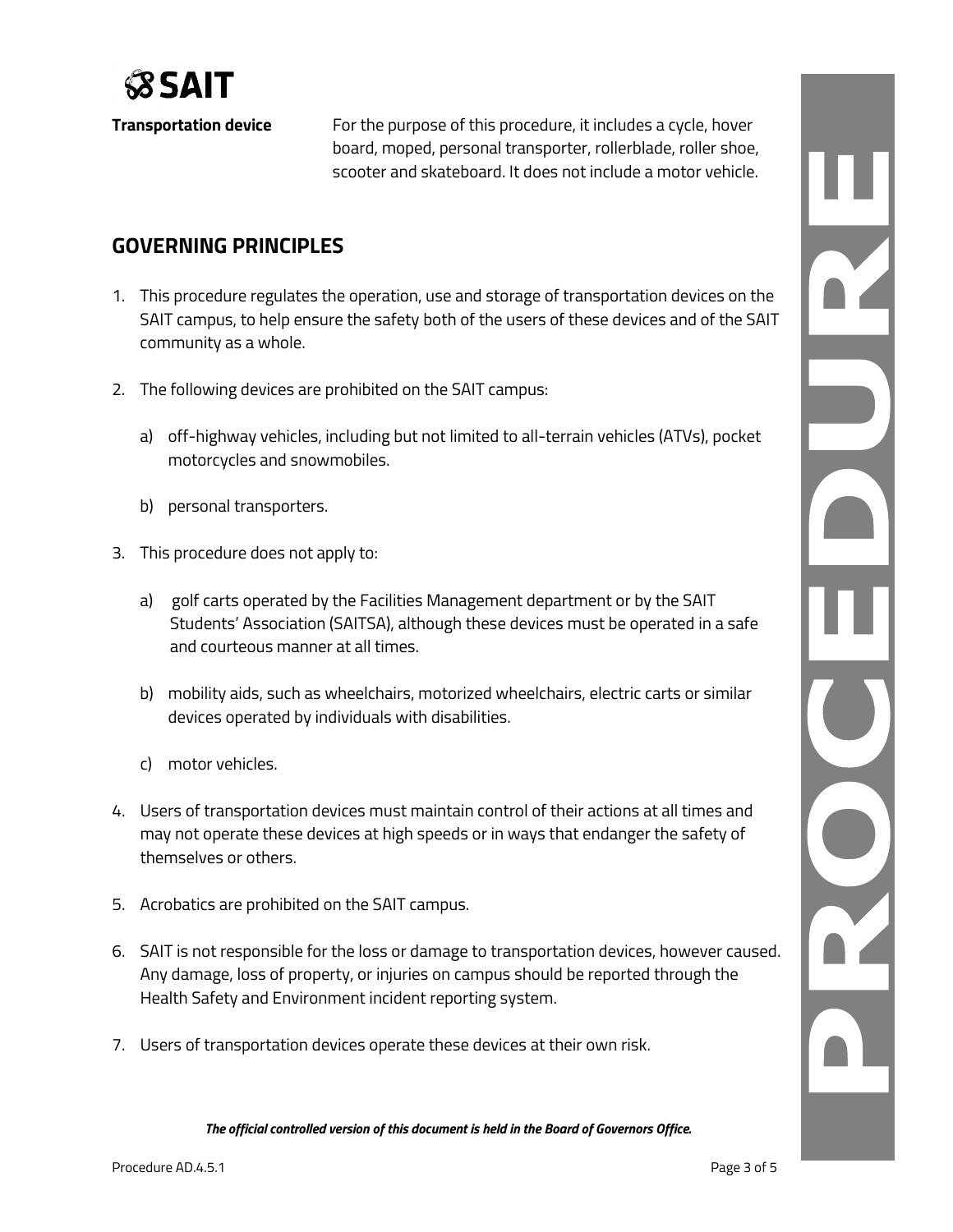

#### **PROCEDURE**

#### **A. Operation and Use on Campus**

- 1. Transportation devices must yield the right-of-way to pedestrians when on roadways, sidewalks and pathways.
- 2. Transportation devices must not exceed the speed limit of 10 km/hr while on the SAIT campus.
- 3. Transportation devices are not permitted:
	- a) On or over landscaping, gardens, grass, and other horticultural areas.
	- b) On steps, stairways, access ramps, retaining walls, seat walls, benches, railings or similar architectural features.
	- c) On the Cohos soccer field.
	- d) To be ridden inside SAIT buildings.
- 4. Transportation devices, with the exception of bicycles, powered bicycles, and mopeds, are prohibited on the roadways except when users are crossing the roadway at an authorized crosswalk.

#### **B. Storage and Abandonment**

- 1. Transportation devices are prohibited from being locked or stored:
	- a) against any fencing, trash receptacles, artwork, benches or signage.
	- b) against any trees, bushes or landscaping;
- 2. Cycles must be stored only in approved storage areas and/or approved racks. Security will remove cycles that are stored in breach of this procedure.
- 3. Rollerblades, skateboards and scooters may be stored in lockers or in employees' designated personal office spaces if those devices are not electrical and are not an obstruction to the public.

*The official controlled version of this document is held in the Board of Governors Office.*